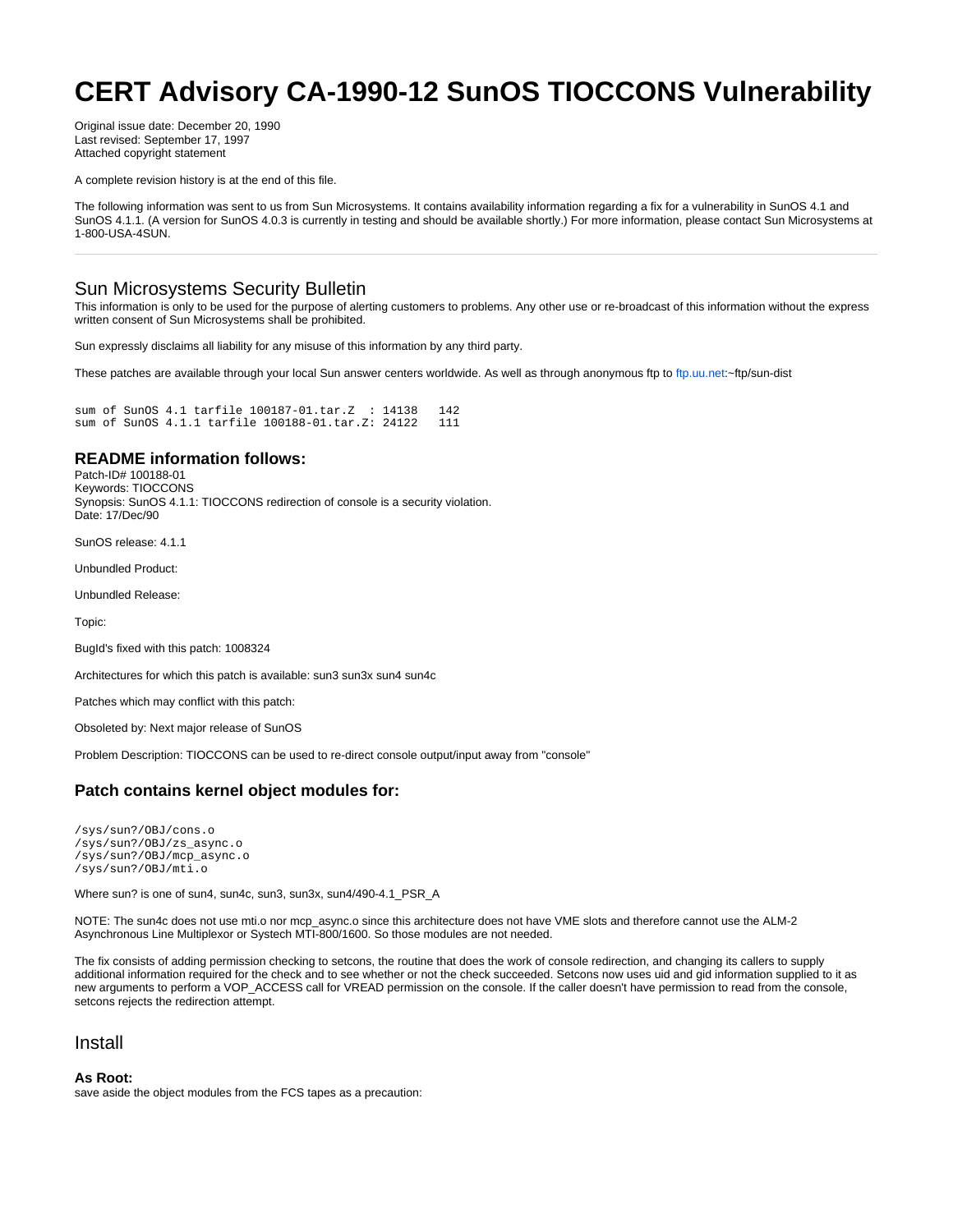# mv /sys/sun?/OBJ/cons.o /sys/sun?/OBJ/cons.o.orig # mv /sys/sun?/OBJ/tty\_pty.o /sys/sun?/OBJ/tty\_pty.o.orig # mv /sys/sun?/OBJ/zs\_async.o /sys/sun?/OBJ/zs\_async.o.orig # mv /sys/sun?/OBJ/mcp\_async.o /sys/sun?/OBJ/mcp\_async.o.orig # mv /sys/sun?/OBJ/mti.o /sys/sun?/OBJ/mti.o.orig

copy the new ".o" files to the OBJ directory:

# cp sun?/\*.o /sys/sun?/OBJ/

build and install a new kernel:

rerun /etc/config and do a "make" for the new kernel

Please refer to the System and Network Administration Manual for details on how to configure and install a custom kernel.

Patch-ID# 100187-01 Keywords: TIOCCONS Synopsis: SunOS 4.1 4.1\_PSR\_A: TIOCCONS redirection of console is a security violation. Date: 17/Dec/90

SunOS release: 4.1 4.1\_PSR\_A

Unbundled Product:

Unbundled Release:

Topic:

BugId's fixed with this patch: 1008324

Architectures for which this patch is available: sun3 sun3x sun4 sun4c sun4-490\_4.1\_PSR\_A

Patches which may conflict with this patch:

Obsoleted by: Next major release of SunOS

# Problem Description

TIOCCONS can be used to re-direct console output/input away from "console"

Patch contains kernel object modules for:

/sys/sun?/OBJ/cons.o /sys/sun?/OBJ/zs\_async.o /sys/sun?/OBJ/mcp\_async.o /sys/sun?/OBJ/mti.o

Where sun? is one of sun4, sun4c, sun3, sun3x, sun4/490-4.1\_PSR\_ABR

NOTE: The sun4c does not use mti.o nor mcp\_async.o since this architecture does not have VME slots and therefore cannot use the ALM-2 Asynchronous Line Multiplexed or Systech MTI-800/1600. So those modules are not needed.

The fix consists of adding permission checking to setcons, the routine that does the work of console redirection, and changing its callers to supply additional information required for the check and to see whether or not the check succeeded. Setcons now uses uid and gid information supplied to it as new arguments to perform a VOP\_ACCESS call for VREAD permission on the console. If the caller doesn't have permission to read from the console, setcons rejects the redirection attempt.

### Install

#### **As Root:**

Save aside the object modules from the FCS tapes as a precaution:

# mv /sys/sun?/OBJ/cons.o /sys/sun?/OBJ/cons.o.orig

# mv /sys/sun?/OBJ/tty\_pty.o /sys/sun?/OBJ/tty\_pty.o.orig

# mv /sys/sun?/OBJ/zs\_async.o /sys/sun?/OBJ/zs\_async.o.orig

# mv /sys/sun?/OBJ/mcp\_async.o /sys/sun?/OBJ/mcp\_async.o.orig

# mv /sys/sun?/OBJ/mti.o /sys/sun?/OBJ/mti.o.orig

copy the new ".o" files to the OBJ directory:

# cp sun?/\*.o /sys/sun?/OBJ/

Build and install a new kernel: rerun /etc/config and do a "make" for the new kernel